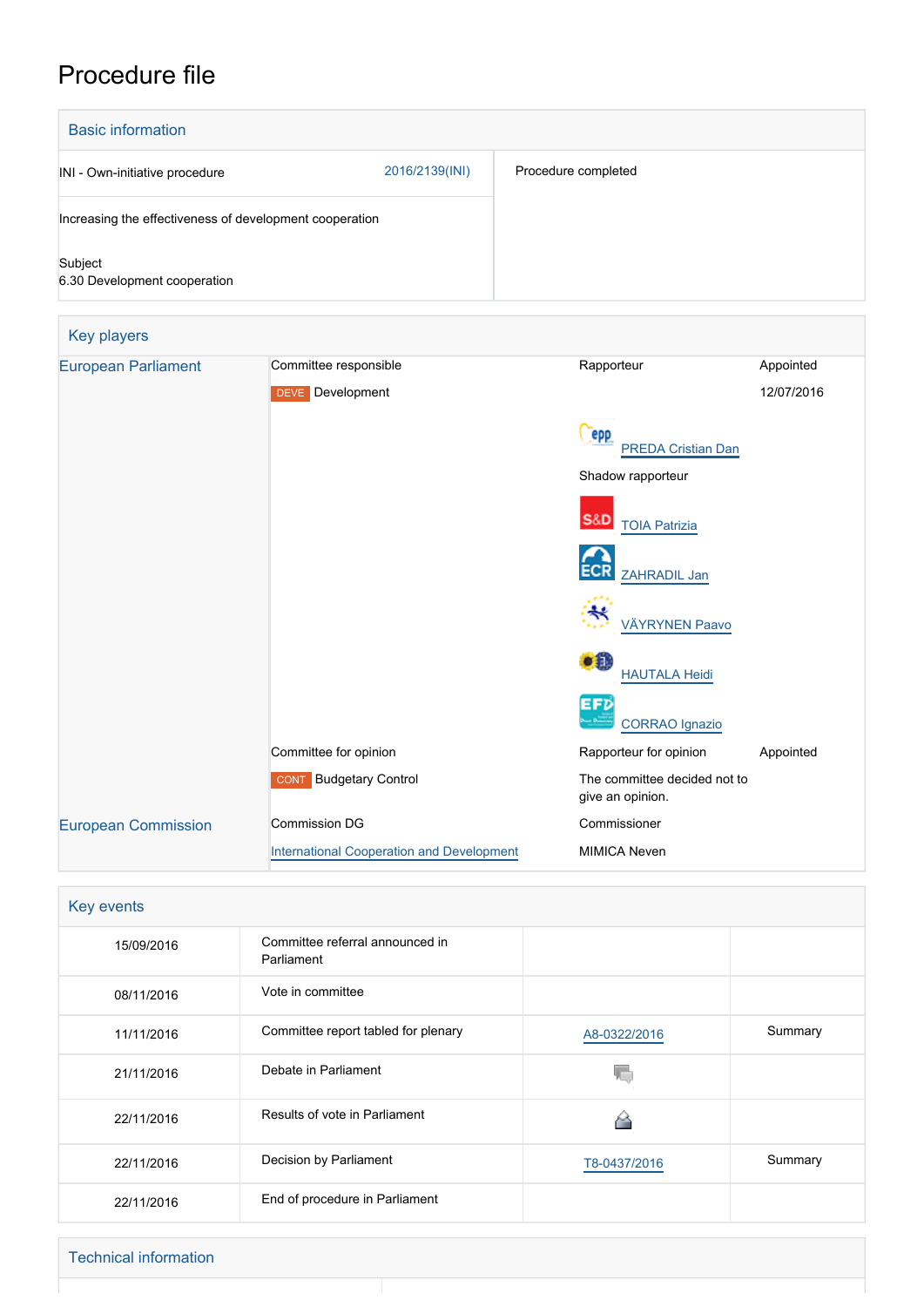| Procedure reference        | 2016/2139(INI)                 |
|----------------------------|--------------------------------|
| Procedure type             | INI - Own-initiative procedure |
| Procedure subtype          | Initiative                     |
| Legal basis                | Rules of Procedure EP 54       |
| Stage reached in procedure | Procedure completed            |
| Committee dossier          | DEVE/8/07090                   |

## Documentation gateway

| Committee draft report                              | PE589.254    | 03/10/2016 | EP  |         |  |
|-----------------------------------------------------|--------------|------------|-----|---------|--|
| Amendments tabled in committee                      | PE592.237    | 18/10/2016 | EP  |         |  |
| Amendments tabled in committee                      | PE593.894    | 04/11/2016 | EP  |         |  |
| Committee report tabled for plenary, single reading | A8-0322/2016 | 11/11/2016 | EP  | Summary |  |
| Text adopted by Parliament, single reading          | T8-0437/2016 | 22/11/2016 | EP  | Summary |  |
| Commission response to text adopted in plenary      | SP(2017)148  | 22/03/2017 | EC. |         |  |

## Increasing the effectiveness of development cooperation

The Committee on Development adopted the own-initiative report by Cristian Dan PREDA (EPP, RO) on increasing the effectiveness of development cooperation.

Members recalled that the aid effectiveness principles have clearly contributed to progress towards the Millennium Development Goals in many countries, but progress remains uneven. They insisted on the fact that Official Development Assistance (ODA) can play a crucial role in delivering on the 2030 Agenda, in particular in low-income countries, if it is better targeted and if it respects the principles of effective development cooperation, namely democratic country ownership.

Members also called on all development actors to build on the commitments made from Paris to Busan, and to renew and reinforce their efforts to make development cooperation as effective as possible with a view to achieving the ambitious goals and targets set out in the 2030 Agenda.

In brief, the Paris Declaration on Aid Effectiveness, adopted at the Second High Level Forum on Aid Effectiveness in 2005, followed by another Forum lunched in turn the Global Partnership for Effective Development Cooperation (GPEDC).

Sufficient funding of development policy: overall, Members recommended the use of all development policy tools for poverty eradication and the promotion of the Sustainable Development Goals (SDGs). However, sufficient funding is a prerequisite for effective development cooperation. Most Official Development Assistance (ODA) providers have not met their commitment to allocate 0.7 % of GNI to development assistance by 2015, resulting in more than USD 2 trillion not being made available to developing countries for attaining the Millennium Development Goals. Members urged the EU and its Member States to meet their long-standing commitment to devote 0.7 % of GNI to aid, to step up their development assistance, including through the EU budget and the European Development Fund (EDF).

Global Partnership for Effective Development Cooperation (GPEDC): Members noted with concern that as of mid-2015, only five EU Member States had published Busan implementation plans. They urged Member States to publish implementation plans and report on their efforts prior to the Second High Level Meeting of the GPEDC, which will take place in Nairobi from 28 November to 1 December 2016.

They called for the outcome document of this meeting to clearly address and assign differentiated roles and responsibilities of development actors and institutions for implementing the agenda and applying the principles, in order to enhance progress and facilitate future cooperation.

The GPEDC ought to play a leading role in ensuring progress on SDG 17, namely on monitoring and accountability, increased effectiveness of aid, quality and capacity aspects of finance for development, tax and debt sustainability.

This partnership should support the full implementation of the SDG by all actors at national level.

Improve transparency and development aid: whilst welcoming the efforts made to ensure that all actors concerned have access to information on transparency of development cooperation programming, funding mechanisms, projects and aid flows, in particular in the context of the International Aid Transparency Initiative (IATI) and the setting-up of the EU Aid Explorer website. Members stated that major steps still need to be taken in this regard, and called for further significant efforts be urgently made by all donors to make information and data more accessible, timely and comparable.

Given that monitoring, review, and knowledge-sharing about progress in development are of paramount importance, Members called on the Commission to submit reports, at least every 24 months, on the efforts and action plans of both the EU and the Member States with a view to comprehensively implementing the Busan principles. Moreover, they demanded to be informed regularly and in a timely manner on the positions taken by the Commission in the GPEDC Steering Committee.

Responsibility of donors: Member stressed that assistance can only be sustained when recipients are strongly committed and in charge. They insisted on the importance of shared responsibility for development results. They recalled that democratic ownership requires strong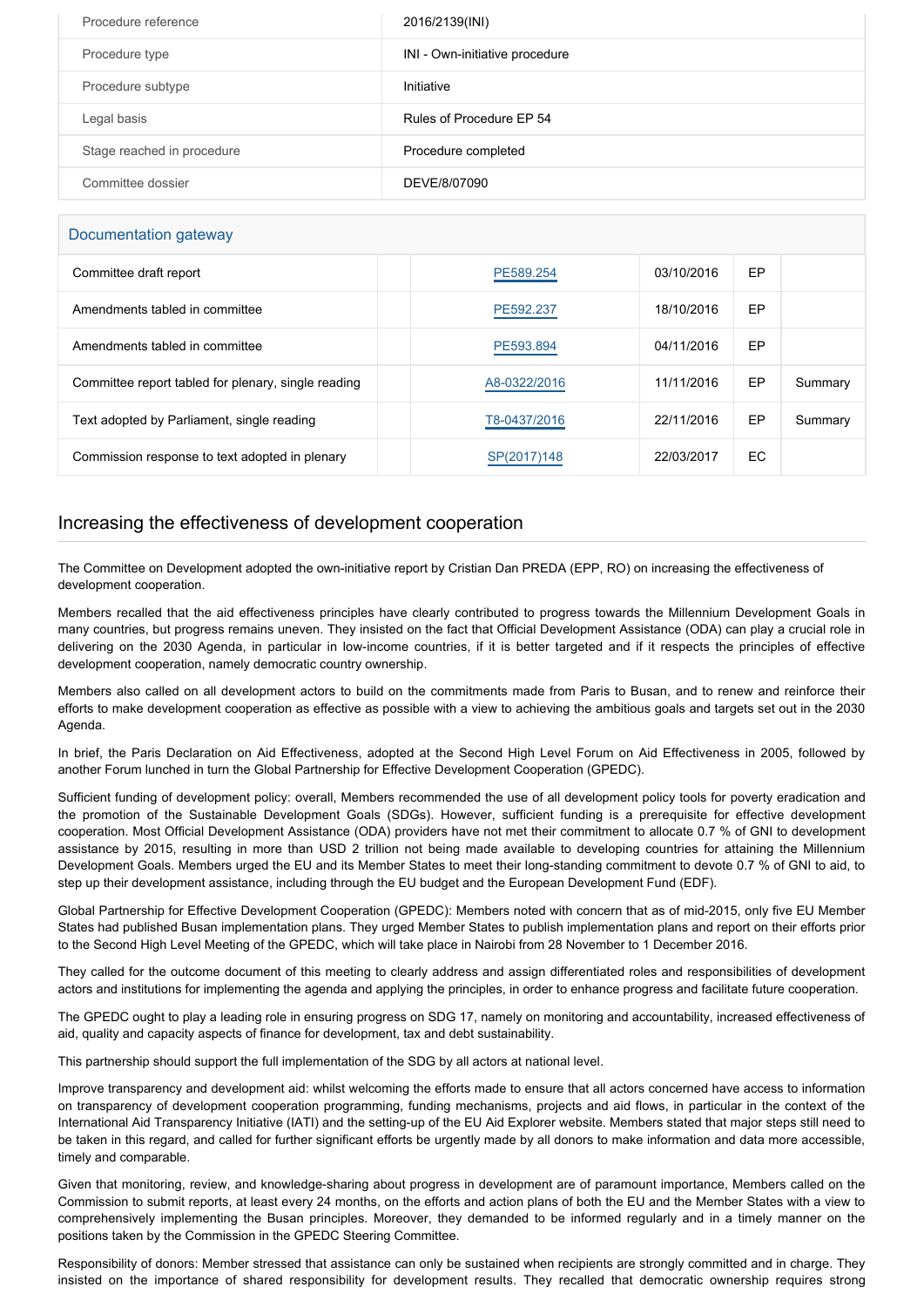institutions that can ensure the full participation of local actors in the implementation, monitoring and evaluation of development programmes.

More generally, Members encouraged recipient countries parliaments to adopt national policies on development aid in order to improve the accountability of donors and of recipient governments, including that of local authorities, enhance public financial management and absorption capacity, and improve conditions for receiving budget support, as well as, in the long run, reducing dependence on aid.

They invited the Commission and the Member States to engage with national parliaments of partner countries with a view to constructively supporting the development of such policies, complementing them with mutual accountability arrangements.

The report welcomed the OECD's initiatives potentially contributing to reducing illicit financial flows, and called on the international community to enhance cooperation in order to increase the transparency of tax regimes and financial flows more generally. It insisted on the crucial role and responsibilities of multinational companies and financial institutions in this regard.

Combat against corruption: Members recalled that corruption in recipient countries, whether directly linked to development assistance or not, constitutes a serious violation of democratic legitimacy and harms public support for development assistance in donor countries. They welcomed, therefore, all measures taken to promote sound financial management and eradicate corruption once and for all, while noting that the situation in many partner countries by definition implies a certain degree of risk.

Civil society: Members underlined the role in development of citizens, local communities, elected representatives, faith-based organisations, civil society organisations (CSOs), academia, trade unions and the private sector, and stresses that all these actors need to be involved in furthering and implementing the effectiveness agenda at various levels. They stated that their effective contribution requires their participatory involvement in planning and implementing, mutual accountability and transparency, and that donors should improve predictability and speediness when working with these actors as implementing partners.

Complementarity of aid: Members recalled their request for the codification and strengthening of the mechanisms and practices for ensuring better complementarity and effective coordination of development aid among EU Member States and institutions, providing clear and enforceable rules for ensuring democratic domestic ownership.

Private sector: lastly, Members firmly believe that the private sector is an important partner in achieving the SDGs and mobilising further resources for development.

## Increasing the effectiveness of development cooperation

The European Parliament adopted by 545 votes to 39, with 92 abstentions, a resolution on increasing the effectiveness of development cooperation.

Parliament recalled that the aid effectiveness principles have clearly contributed to progress towards the Millennium Development Goals in many countries, but progress remains uneven. It insisted on the fact that Official Development Assistance (ODA) can play a crucial role in delivering on the 2030 Agenda, in particular in low-income countries, if it is better targeted and if it respects the principles of effective development cooperation, namely democratic country ownership.

Parliament also called on all development actors to build on the commitments made from Paris to Busan, and to renew and reinforce efforts to make development cooperation as effective as possible with a view to achieving the ambitious goals and targets set out in the 2030 Agenda.

In brief, the Paris Declaration on Aid Effectiveness, adopted at the Second High Level Forum on Aid Effectiveness in 2005, followed by another Forum lunched in turn the Global Partnership for Effective Development Cooperation (GPEDC).

Sufficient funding of development policy: overall, Parliament recommended the use of all development policy tools for poverty eradication and the promotion of the Sustainable Development Goals (SDGs). However, sufficient funding is a prerequisite for effective development cooperation. Most Official Development Assistance (ODA) providers have not met their commitment to allocate 0.7 % of GNI to development assistance by 2015, resulting in more than USD 2 trillion not being made available to developing countries for attaining the Millennium Development Goals. Parliament urged the EU and its Member States to meet their long-standing commitment to devote 0.7 % of GNI to aid, to step up their development assistance, including through the EU budget and the European Development Fund (EDF).

Parliament called on the Member States to adopt an effective roadmap in order to achieve the commitment target in a transparent, predictable and accountable way. It warned against the dilution of ODA criteria with the aim of covering expenses other than those directly linked to promoting sustainable development in developing countries.

Global Partnership for Effective Development Cooperation (GPEDC): Parliament noted with concern that as of mid-2015, only five EU Member States had published Busan implementation plans. It urged Member States to publish implementation plans and report on their efforts prior to the Second High Level Meeting of the GPEDC, which will take place in Nairobi from 28 November to 1 December 2016. It called for the outcome document of this meeting to clearly address and assign differentiated roles and responsibilities of development actors and institutions for implementing the agenda and applying the principles, in order to enhance progress and facilitate future cooperation.

The GPEDC ought to play a leading role in ensuring progress on SDG 17, namely on monitoring and accountability, increased effectiveness of aid, quality and capacity aspects of finance for development, tax and debt sustainability, mobilising the private sector and its responsibility for sustainable development, transparency, policy coherence, multi-stakeholder partnerships, and South-South and triangular cooperation. This partnership should support the full implementation of the SDG by all actors at national level.

Improve transparency and development aid: whilst welcoming the efforts made to ensure that all actors concerned have access to information on transparency of development cooperation programming, funding mechanisms, projects and aid flows, in particular in the context of the International Aid Transparency Initiative (IATI) and the setting-up of the EU Aid Explorer website, Members stated that major steps still need to be taken in this regard, and called for further significant efforts be urgently made by all donors to make information and data more accessible, timely and comparable.

Given that monitoring, review, and knowledge-sharing about progress in development are of paramount importance, Parliament called on the Commission to submit reports, at least every 24 months, on the efforts and action plans of both the EU and the Member States with a view to comprehensively implementing the Busan principles. Moreover, it demanded to be informed regularly and in a timely manner on the positions taken by the Commission in the GPEDC Steering Committee.